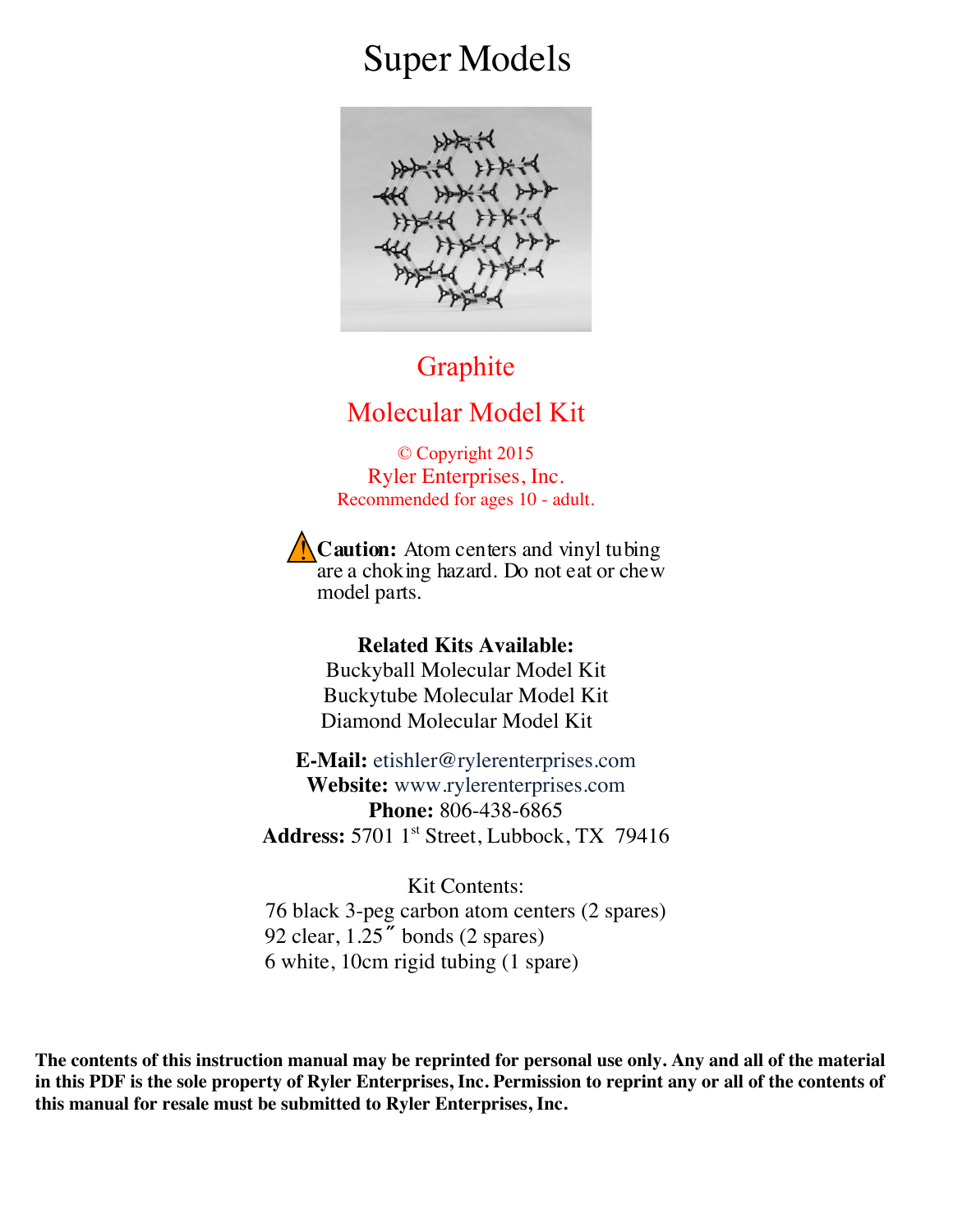### General Information

Allotropes are different forms of any one element. Carbon, is one of those elements that can be found existing, naturally, in a variety of allotropes.

These include 1) diamond, 2) graphite (stacked layers of graphene), 3) amorphous carbon (soot and charcoal), 4) fullerenes which can contain large numbers of carbon atoms arranged as spheres, ellipsoids, or tubes, and 5) several less common forms as well. Each allotrope has its own distinct chemical and physical property. The most stable form of carbon is graphite.

Graphite is composed of many layers of carbon atoms, each layer is called graphene. Each graphene layer in turn is made of carbon atoms arranged in hexagons. Each atom is  $sp<sup>2</sup>$ hybridized resulting a sheet of aromatic benzene rings sharing common sides. The pi electrons of the rings are very mobile, acting as good conductors of electricity across a layer, but not from one layer to the next.

The layering of graphite is described as ABA, which means that if three layers, or more, are observed, the next to the bottom-most layer is slightly offset so that the atoms of the two layers are not in register. However, the third layer is in register with the first layer, but not the second. See Figs 1 and 2 which show three layers of graphene in the ABA crystal structure.



Fig 1 ABA arrangement in graphite (side view).



Fig 2 ABA arrangement in graphite (front view).

The graphene layers will also form large arrays in which there are many layers in register, followed by many out of alignment: in other words the layering might look like AAAABBBBAAAA.

The aromatic nature of the rings lends a great deal of stability to graphite. Whereas the bonding within one grapheme sheet is very strong, the bonding between layers is due to weaker van der Waals forces and not able to withstand stress. Therefore, graphene layers are able to slide past one another easily, allowing graphite to act as a lubricant. Presently, scientists are debating the exact nature of the sliding phenomenon.

There are two types of unit cells that graphite can exhibit, the more common rhombohedral (beta form) and the alternative hexagonal (alpha form).

Graphite is soft, marks paper (graphite comes from the Greek word "write"), and is nontoxic. Graphite is a good conductor of heat, and of electricity, so it is used to make electrodes. The "lead" of a pencil is actually graphite mixed with clay. When mixed with various plastics, graphite produces materials of high strength and low weight. It is now found in tennis rackets, fishing poles, golf clubs and even doors on the space shuttle. Synthetic diamonds are made by subjecting graphite to high pressure and temperature.

Scientists are using graphene's high electrical conductivity for several technological applications such as flexible conductors and displays, and computer chips.